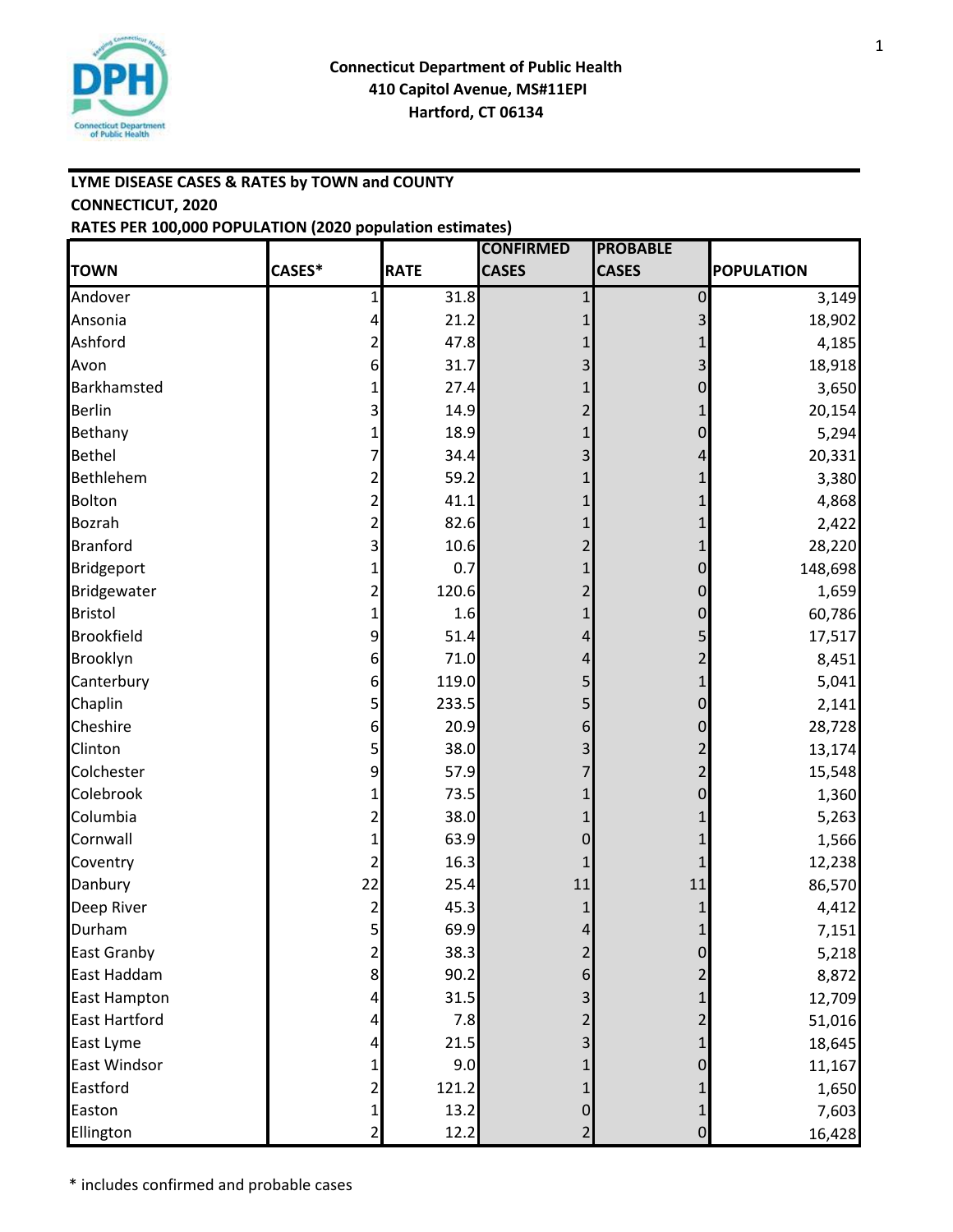

## **Connecticut Department of Public Health 410 Capitol Avenue, MS#11EPI Hartford, CT 06134**

|                      |                         |             | <b>CONFIRMED</b> | <b>PROBABLE</b> |                   |
|----------------------|-------------------------|-------------|------------------|-----------------|-------------------|
| <b>TOWN</b>          | CASES*                  | <b>RATE</b> | <b>CASES</b>     | <b>CASES</b>    | <b>POPULATION</b> |
| Enfield              | 4                       | 9.5         | $\overline{2}$   | $\overline{c}$  | 42,128            |
| <b>Essex</b>         | $\overline{\mathbf{c}}$ | 29.8        |                  | 0               | 6,713             |
| Fairfield            | 4                       | 6.5         | 3                | 1               | 61,472            |
| Farmington           | 2                       | 7.5         |                  | 1               | 26,673            |
| Franklin             | 2                       | 107.4       | 2                | 0               | 1,863             |
| Glastonbury          | 6                       | 17.1        | 4                | 2               | 35,108            |
| Granby               | 5 <sub>1</sub>          | 45.9        | 3                | 2               | 10,891            |
| Greenwich            | 3                       | 4.7         |                  | 1               | 63,502            |
| Griswold             | 8                       | 70.1        |                  |                 | 11,411            |
| Groton               | 8                       | 20.8        | 3                | 5               | 38,445            |
| Guilford             | 4                       | 18.1        | 3                |                 | 22,045            |
| Haddam               | 6                       | 71.0        |                  |                 | 8,449             |
| Hamden               | 4                       | 6.6         |                  | 3               | 61,065            |
| Hampton              | 3                       | 173.5       | 3                | 0               | 1,729             |
| Hartford             | 2                       | 1.7         |                  | 1               | 121,026           |
| Harwinton            | 5                       | 91.4        |                  | 4               | 5,470             |
| Hebron               | 3                       | 33.0        |                  | 1               | 9,102             |
| Kent                 | 1                       | 33.2        |                  | 0               | 3,014             |
| Killingly            | 3                       | 16.9        | 2                | 1               | 17,738            |
| Killingworth         | 2                       | 32.4        | $\overline{2}$   | 0               | 6,173             |
| Lebanon              | 11                      | 154.0       |                  | 4               | 7,142             |
| Ledyard              | 10                      | 64.9        | 2                | 8               | 15,420            |
| Lisbon               | 8                       | 190.9       | 8                | 0               | 4,191             |
| Litchfield           | 4                       | 49.0        | $\overline{2}$   | $\overline{2}$  | 8,165             |
| Lyme                 | 2                       | 85.0        | $\overline{2}$   | 0               | 2,352             |
| Manchester           | 2                       | 3.4         |                  | 0               | 59,693            |
| Mansfield            | 6                       | 23.2        | 4                | 2               | 25,883            |
| Marlborough          | 6                       | 97.9        | 3                | 3               | 6,127             |
| Meriden              | $\overline{7}$          | 11.5        | $\overline{4}$   | $\overline{3}$  | 60,794            |
| Middlebury           | 6                       | 79.2        | 5                |                 | 7,577             |
| Middlefield          | 2                       | 47.4        |                  |                 | 4,217             |
| Middletown           | 4                       | 8.4         | 1                |                 | 47,676            |
| Milford              | 8                       | 15.4        | 6                |                 | 51,954            |
| Monroe               | 5                       | 26.6        | 4                |                 | 18,808            |
| Montville            | 17                      | 92.5        | 9                | 8               | 18,377            |
| Naugatuck            | 3                       | 9.5         | $\overline{2}$   |                 | 31,517            |
| <b>New Britain</b>   | 2                       | 2.7         |                  |                 | 74,125            |
| New Canaan           | 6                       | 29.1        |                  |                 | 20,605            |
| <b>New Fairfield</b> | 7                       | 51.6        | 6                |                 | 13,570            |
| <b>New Hartford</b>  |                         | 15.0        | $\overline{0}$   |                 | 6,652             |
| New Haven            | 7                       | 5.2         | 5                | 2               | 134,052           |
| New London           | 2                       | 7.3         |                  | $\mathbf 1$     | 27,376            |

2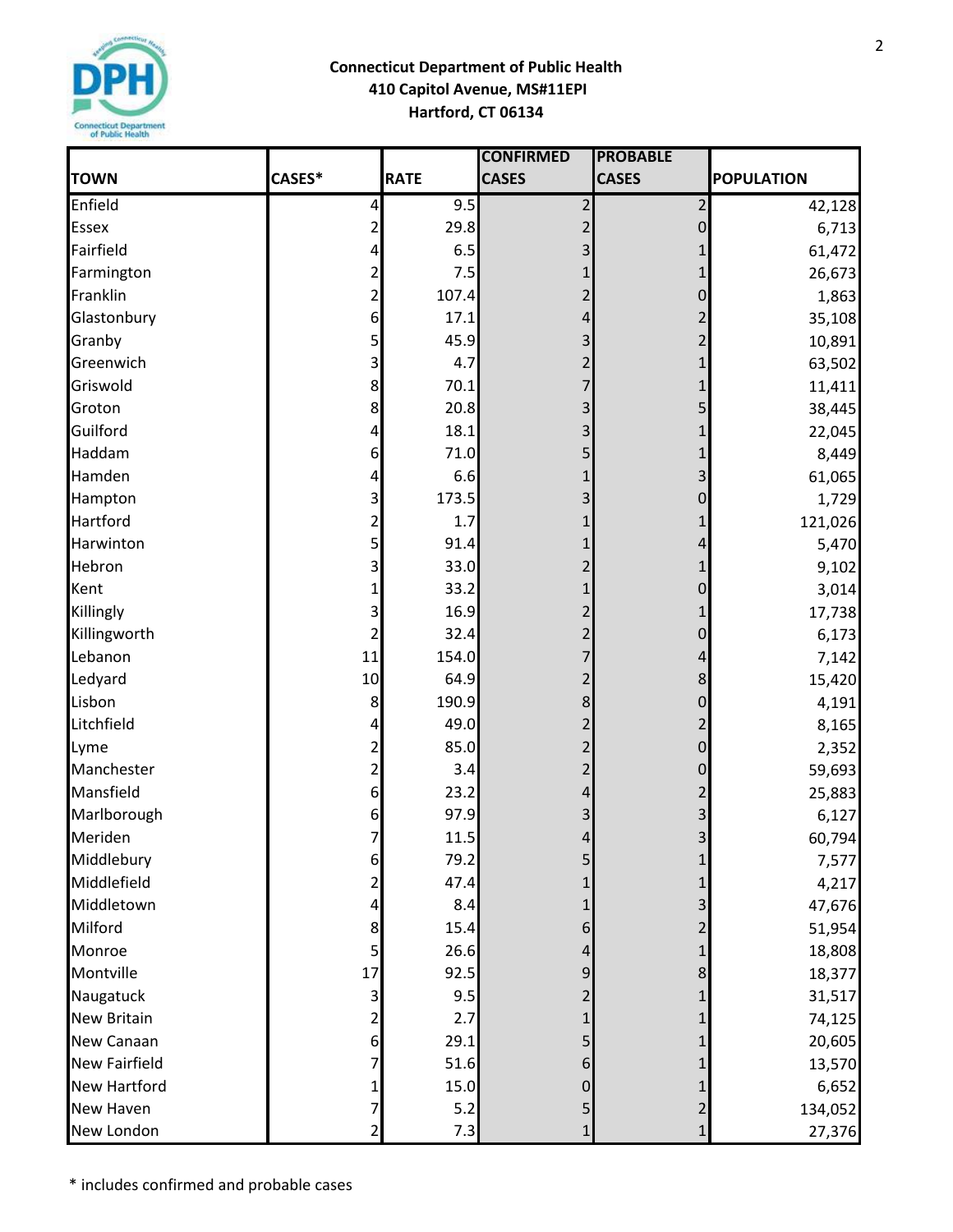

## **Connecticut Department of Public Health 410 Capitol Avenue, MS#11EPI Hartford, CT 06134**

|                    |                |             | <b>CONFIRMED</b> | <b>PROBABLE</b>  |                   |
|--------------------|----------------|-------------|------------------|------------------|-------------------|
| <b>TOWN</b>        | CASES*         | <b>RATE</b> | <b>CASES</b>     | <b>CASES</b>     | <b>POPULATION</b> |
| <b>New Milford</b> | 18             | 64.0        | 12               | $\boldsymbol{6}$ | 28,106            |
| Newington          | 2              | 6.6         |                  | 0                | 30,464            |
| Newtown            | 9              | 33.1        | 4                | 5                | 27,154            |
| Norfolk            |                | 63.1        | $\overline{0}$   |                  | 1,585             |
| North Brandford    | 2              | 14.8        | 2                | 0                | 13,535            |
| North Haven        | 2              | 8.3         | $\mathbf 0$      |                  | 24,237            |
| North Stonington   | 3              | 58.2        |                  |                  | 5,152             |
| Norwalk            | 6              | 6.6         |                  |                  | 91,194            |
| Norwich            | 26             | 64.8        | 19               |                  | 40,152            |
| Old Lyme           | 5              | 65.7        | 3                |                  | 7,615             |
| Old Saybrook       |                | 9.6         |                  | 0                | 10,442            |
| Orange             | 3              | 21.0        |                  |                  | 14,255            |
| Oxford             | 6              | 47.2        | 4                |                  | 12,702            |
| Plainfield         | 14             | 93.4        | 10               | 4                | 14,984            |
| Plainville         | 1              | 5.7         | 1                | 0                | 17,516            |
| Pomfret            | 4              | 93.7        | 3                |                  | 4,270             |
| Portland           | 1              | 10.7        | 0                |                  | 9,371             |
| Prospect           | 1              | 10.6        | 0                |                  | 9,403             |
| Putnam             | 3              | 32.5        |                  |                  | 9,219             |
| Redding            | 4              | 45.8        | 4                | 0                | 8,742             |
| Ridgefield         | 8              | 32.0        | 6                |                  | 25,009            |
| <b>Rocky Hill</b>  | 4              | 19.2        |                  |                  | 20,780            |
| Roxbury            | 2              | 88.5        |                  |                  | 2,260             |
| Salem              | 2              | 47.5        | 2                | 0                | 4,214             |
| Scotland           | 1              | 63.5        |                  | 0                | 1,576             |
| Seymour            | 4              | 23.9        |                  |                  | 16,707            |
| Sharon             | 1              | 37.4        | 0                |                  | 2,675             |
| Shelton            | 2              | 4.9         | 0                |                  | 40,756            |
| Sherman            | $\overline{2}$ | 56.8        |                  | $\mathbf{1}$     | 3,521             |
| Simsbury           | 3              | 12.2        | 3                | 0                | 24,516            |
| <b>Somers</b>      |                | 9.8         | 0                |                  | 10,254            |
| South Windsor      |                | 14.9        | 3                |                  | 26,903            |
| Southbury          | 10             | 50.5        | 8                |                  | 19,786            |
| Southington        | 3              | 6.9         |                  |                  | 43,447            |
| Sprague            | 4              | 134.5       |                  |                  | 2,973             |
| <b>Stafford</b>    |                | 8.7         |                  |                  | 11,460            |
| Stamford           |                | 0.7         |                  |                  | 135,511           |
| <b>Sterling</b>    |                | 111.7       |                  |                  | 3,581             |
| Stonington         | 12             | 65.6        | 6                |                  | 18,288            |
| Stratford          | 2              | 3.8         |                  |                  | 52,265            |
| Suffield           | 1              | 6.4         |                  | 0                | 15,725            |
| Thompson           |                | 10.9        |                  | $\overline{0}$   | 9,185             |